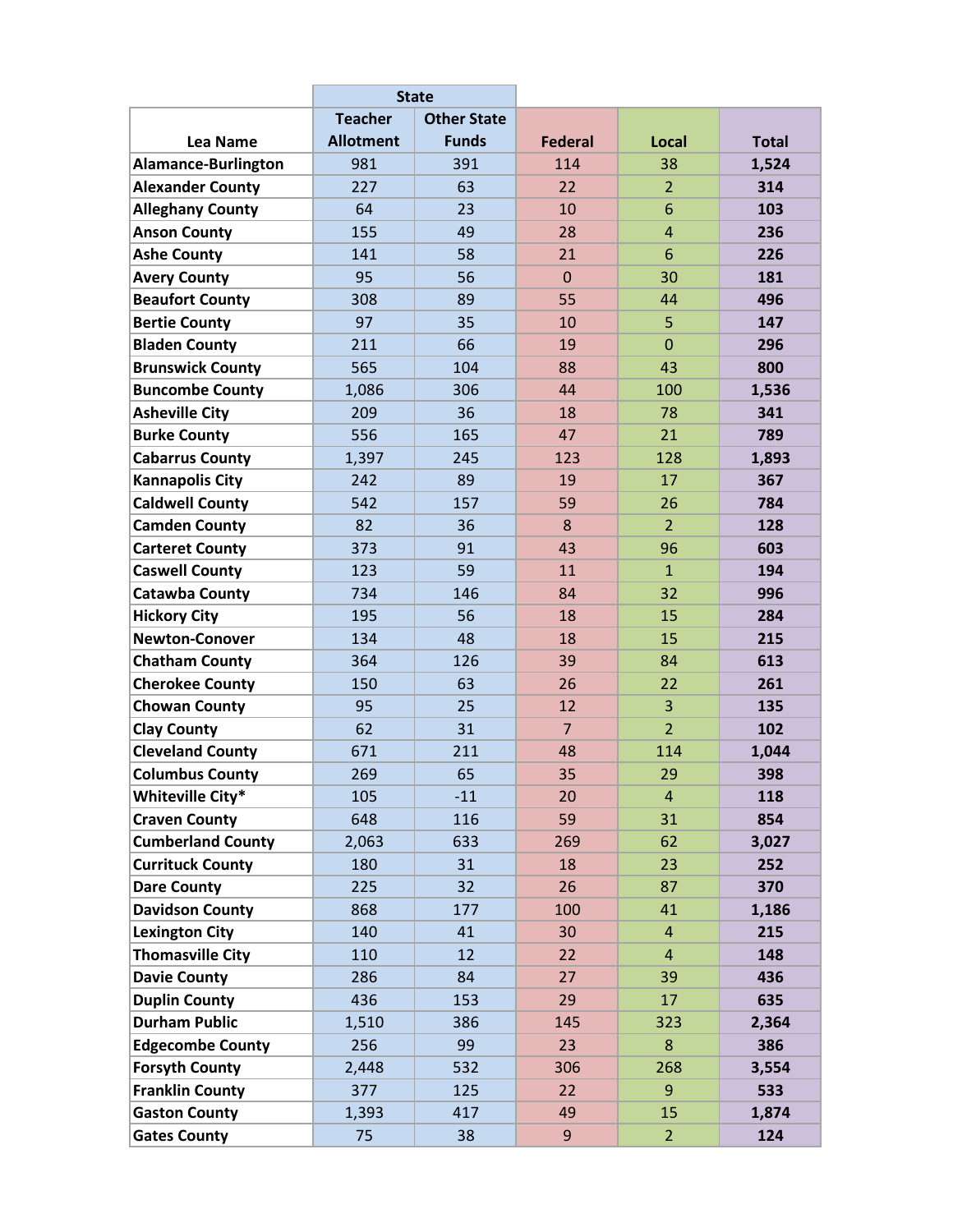|                             | <b>State</b>     |                    |                |                |              |
|-----------------------------|------------------|--------------------|----------------|----------------|--------------|
|                             | <b>Teacher</b>   | <b>Other State</b> |                |                |              |
| Lea Name                    | <b>Allotment</b> | <b>Funds</b>       | <b>Federal</b> | Local          | <b>Total</b> |
| <b>Graham County</b>        | 54               | 33                 | 3              | 3              | 93           |
| <b>Granville County</b>     | 348              | 91                 | 33             | 9              | 481          |
| <b>Greene County</b>        | 138              | 43                 | 23             | 10             | 214          |
| <b>Guilford County</b>      | 3,182            | 712                | 401            | 498            | 4,793        |
| <b>Halifax County</b>       | 105              | 49                 | 14             | $\overline{4}$ | 172          |
| <b>Roanoke Rapids City</b>  | 132              | 37                 | 15             | 9              | 193          |
| <b>Weldon City</b>          | 35               | 23                 | 11             | $\overline{2}$ | 71           |
| <b>Harnett County</b>       | 881              | 305                | 62             | 12             | 1,260        |
| <b>Haywood County</b>       | 320              | 102                | 51             | 36             | 509          |
| <b>Henderson County</b>     | 610              | 185                | 29             | 63             | 887          |
| <b>Hertford County</b>      | 135              | 39                 | 25             | $\overline{2}$ | 201          |
| <b>Hoke County</b>          | 355              | 111                | 51             | 17             | 534          |
| <b>Hyde County</b>          | 33               | 22                 | 3              | $\overline{4}$ | 62           |
| <b>Iredell County</b>       | 891              | 261                | 54             | 18             | 1,224        |
| <b>Mooresville City</b>     | 271              | 44                 | 22             | 17             | 354          |
| <b>Jackson County</b>       | 171              | 53                 | 23             | $\overline{4}$ | 251          |
| <b>Johnston County</b>      | 1,552            | 457                | 110            | 81             | 2,200        |
| <b>Jones County</b>         | 51               | 26                 | 5              | $\overline{4}$ | 86           |
| <b>Lee County</b>           | 459              | 131                | 47             | 29             | 666          |
| <b>Lenoir County</b>        | 409              | 81                 | 53             | 12             | 555          |
| <b>Lincoln County</b>       | 518              | 171                | 35             | 19             | 743          |
| <b>Macon County</b>         | 202              | 65                 | 32             | 24             | 323          |
| <b>Madison County</b>       | 110              | 65                 | 6              | $\Omega$       | 181          |
| <b>Martin County</b>        | 151              | 48                 | 25             | 14             | 238          |
| <b>McDowell County</b>      | 279              | 125                | 23             | 25             | 452          |
| <b>Mecklenburg County</b>   | 6,627            | 1,453              | 516            | 1,115          | 9,711        |
| <b>Mitchell County</b>      | 86               | 36                 | 9              | 14             | 145          |
| <b>Montgomery County</b>    | 183              | 44                 | 15             | 9              | 251          |
| <b>Moore County</b>         | 563              | 121                | 53             | 90             | 827          |
| <b>Nash-Rocky Mount</b>     | 702              | 134                | 81             | 20             | 937          |
| <b>New Hanover County</b>   | 1,164            | 312                | 46             | 242            | 1,764        |
| <b>Northampton County</b>   | 82               | 34                 | $\overline{7}$ | $\overline{4}$ | 127          |
| <b>Onslow County</b>        | 1,170            | 259                | 73             | 16             | 1,518        |
| <b>Orange County</b>        | 333              | 112                | 17             | 90             | 552          |
| <b>Chapel Hill-Carrboro</b> | 530              | 108                | 29             | 233            | 900          |
| <b>Pamlico County</b>       | 59               | 38                 | 5              | 2 <sup>1</sup> | 104          |
| <b>Pasquotank County</b>    | 260              | 78                 | 42             | $\pmb{0}$      | 380          |
| <b>Pender County</b>        | 413              | 118                | 48             | 25             | 604          |
| <b>Perquimans County</b>    | 76               | 21                 | 16             | $\overline{2}$ | 115          |
| <b>Person County</b>        | 211              | 59                 | 26             | 20             | 316          |
| <b>Pitt County</b>          | 1,058            | 282                | 141            | 61             | 1,542        |
| <b>Polk County</b>          | 99               | 53                 | 6              | 23             | 181          |
| <b>Randolph County</b>      | 777              | 226                | 98             | 15             | 1,116        |
| <b>Asheboro City</b>        | 213              | 73                 | 33             | 10             | 329          |